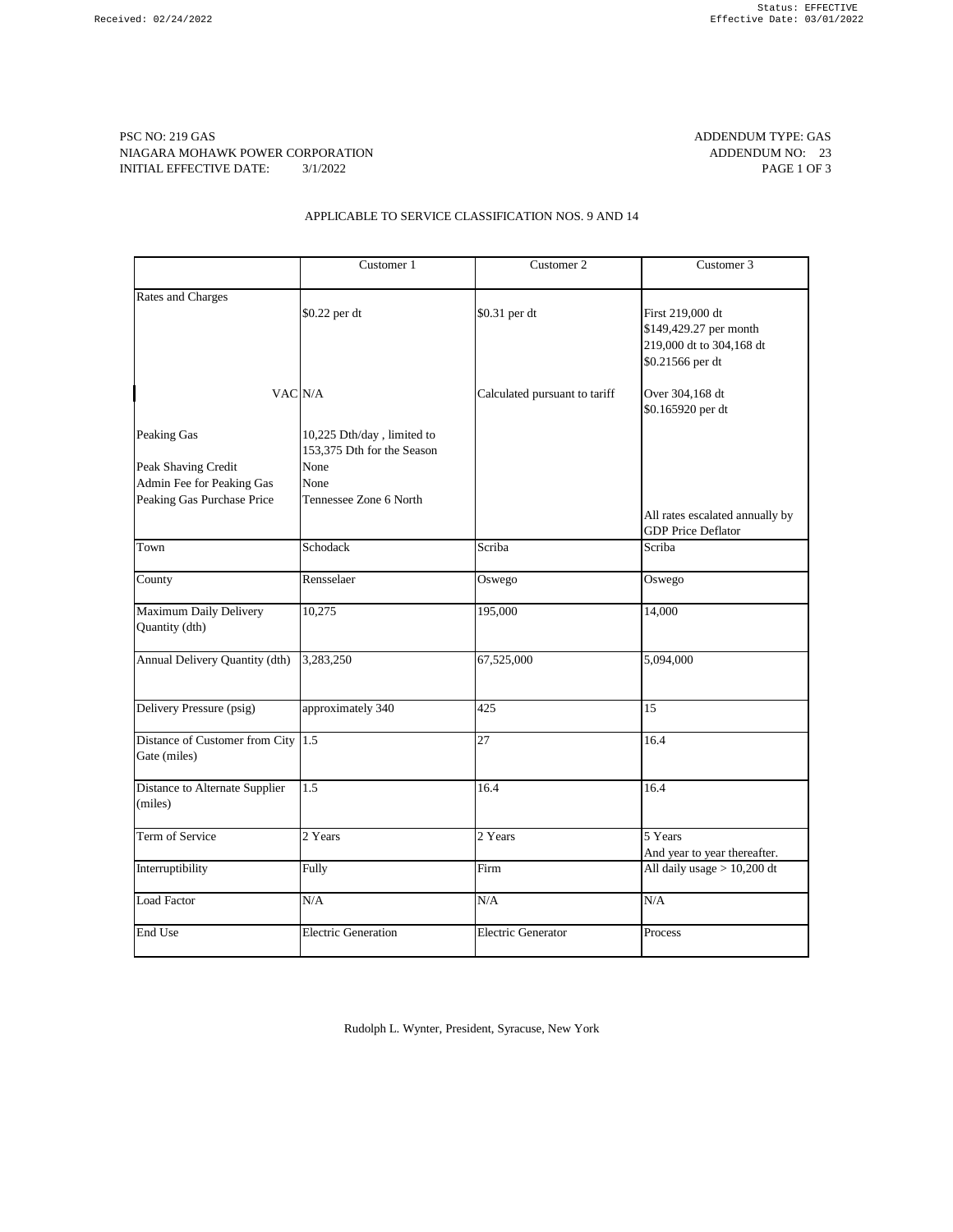PSC NO: 219 GAS ADDENDUM TYPE: GAS NIAGARA MOHAWK POWER CORPORATION **ADDENDUM NO:** 23 INITIAL EFFECTIVE DATE:  $3/1/2022$  PAGE 2 OF 3

## APPLICABLE TO SERVICE CLASSIFICATION NOS. 9 AND 14

|                                                     | Customer 4                        | Customer 5                             | Customer 6                      |
|-----------------------------------------------------|-----------------------------------|----------------------------------------|---------------------------------|
|                                                     |                                   |                                        |                                 |
| Rates and Charges (\$ per dth)                      | \$0.22 per dt                     | Fixed charge:<br>Eff. 4/1/19: \$15,399 | Eff. 11/1/19: \$.0232 per therm |
|                                                     |                                   | Eff. 4/1/20: \$18,368                  | Eff. 11/1/20: \$.0313 per therm |
|                                                     |                                   | Eff. 4/1/21: \$21,289                  | Eff. 11/1/21: \$.0395 per therm |
|                                                     |                                   | Eff. 4/1/22: \$24,159                  | Eff. 11/1/22: \$.0477 per therm |
|                                                     |                                   | Eff. 4/1/23: \$26,972                  | Eff. 11/1/23: \$.0558 per therm |
|                                                     |                                   | Over 30,000 dt                         |                                 |
|                                                     |                                   |                                        |                                 |
|                                                     |                                   | Eff. 4/1/19: \$.042503 per therm       |                                 |
|                                                     |                                   | Eff. 4/1/20: \$.046753 per therm       |                                 |
|                                                     | VAC Calculated pursuant to tariff | Eff. 4/1/21: \$.051429 per therm       |                                 |
|                                                     |                                   | Eff. 4/1/22: \$.056571 per therm       |                                 |
|                                                     |                                   | Eff. 4/1/23: \$.062228 per therm       |                                 |
| Town                                                | Geddes                            | Rome                                   | Rotterdam Junction              |
| County                                              | Onondaga                          | Oneida                                 | Schenectady                     |
| Maximum Daily Delivery<br>Quantity (dth)            | 21,000                            | 3,000                                  | 2,350                           |
| Annual Delivery Quantity (dth)                      | 400,000                           | 1,095,000                              | 857,750                         |
| Delivery Pressure (psig)                            | 24                                | 10                                     | 14                              |
| Distance of Customer from City 11.1<br>Gate (miles) |                                   | 14.3                                   | $\overline{4}$                  |
| Distance to Alternate Supplier<br>(miles)           | 11.1                              | 14.3                                   | $\overline{4}$                  |
| Term of Service                                     | 5 Years                           | 5 Years                                | 5 Years                         |
| Interruptibility                                    | Fully                             | Firm                                   | Unlimited                       |
| Load Factor                                         | N/A                               | $\rm N/A$                              | N/A                             |
| End Use                                             | <b>Electric Generator</b>         | Process                                | Process                         |

Rudolph L. Wynter, President, Syracuse, New York